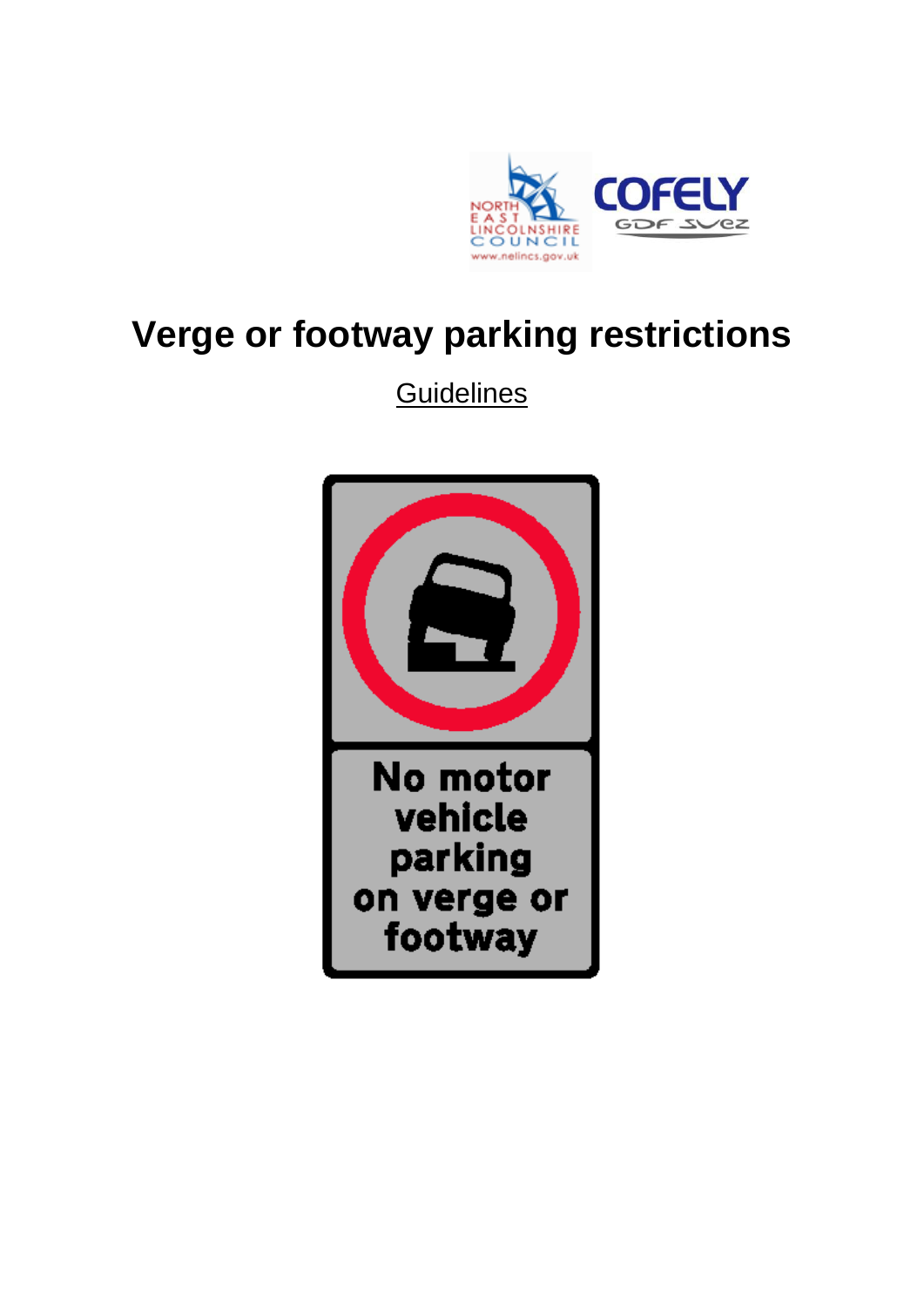#### Introduction

This document is written to provide guidance on the application of verge parking prohibitions in three separate areas :

- The town of Immingham;
- The village of New Waltham: and
- The village of Waltham

It is anticipated that the type of restriction introduced in these areas will be available to be used, as described in this document, in other areas at the request of the relevant local community.

#### Legal Orders

To provide the means to enforce against verge and footway paring in the three areas Experimental Traffic Regulation Orders (ETRO) have been made for each. The ETROs were each made on  $28<sup>th</sup>$  February 2013 and came into force on Monday 11<sup>th</sup> March 2013.

An ETRO allows any objection lodged to be considered as the experiment continues. This requires that, for an ETRO to be confirmed, any objection lodged has to be considered although this has the benefit of being considered alongside the results of introducing the restrictions. The Order has a natural life of no greater than 18 months. As a result, the three Orders will need to be confirmed on or before Monday 11<sup>th</sup> August 2014 for the restrictions, currently signed, to remain enforceable.

Each of the ETROs has been made on an area basis regardless of the actual status, width or other factors of the roads concerned.

Experience of the three ETROs will allow any future request for verge and footway parking restrictions to be addressed using a full Traffic Regulation Order. The process involved with this requires that objections must be sought and dealt with before any restriction is introduced.

#### Signing

To announce to drivers, that they are entering an area where verge and footway parking exist, signs are required to be displayed at each entry to the area. Likewise it is required that drivers be informed that they are leaving the area and hence the prohibitions no longer apply. Should there be a requirement to exclude streets from the prohibitions then under the requirements of the ETRO signs will need to be provided in these streets.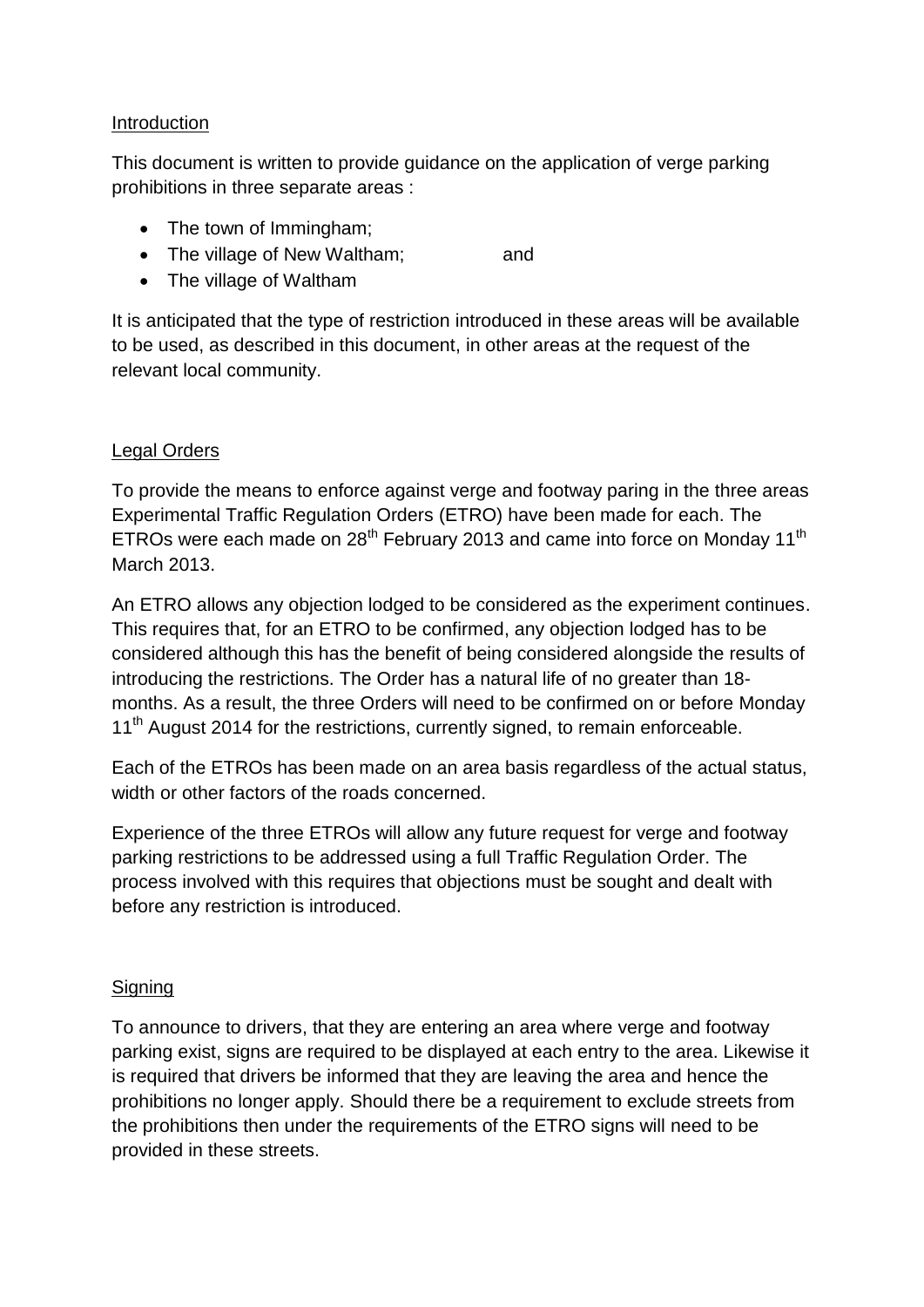An alternative to signing the start and cessation of the prohibitions could be to allow verge and/or footway parking. This then requires signing of this exemption to be provided within the specified streets.

The type of signs approved by the Department for Transport show the national prohibition sign (a red circle on a white background) upon which a pictogram denoting a vehicle parked over a road edge is displayed. Beneath this a sub-plate is provided to give a plain English description of the meaning of the sign.

Exit signing shows a similar arrangement with a sub-plate announcing the end of restrictions. In this case the sign is predominantly grey with bars across it to denote that restrictions no longer apply. The type of approved signs are shown below in figure 1.



#### Figure 1 : DfT approved sign types



Entry sign

It is permissible to include the name of the area (village of town) on the entry sign to which the parking restrictions apply.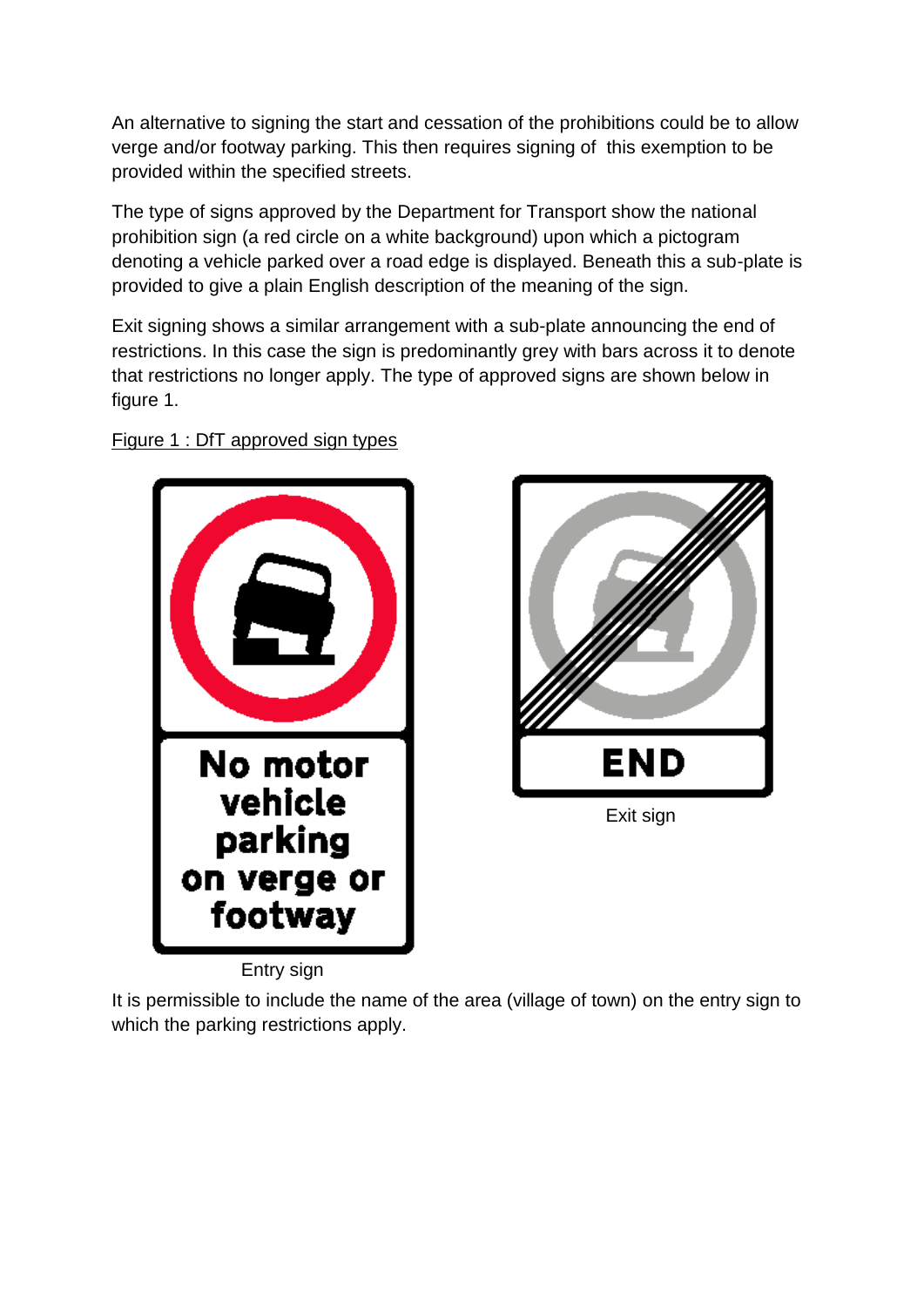The Department for Transport specify signs to be used where footway parking is permitted and detail of these signs is shown in figure 2 below. These include a sign indicating that vehicles may be parked partially on a verge or footway and a sign indicating the end of an area where such an allowance exists. The signs must be accompanied by white road markings to define the extent of the footway where parking is permitted.



Figure 2 : DfT approved sign indicating verge or footway parking allowed

Vehicles may be parked partially on the verge or footway



End of area where vehicles may be parked partially on the verge or footway

Under the legislation allowing verge and footway parking vehicles parked outside the marked areas may be liable to the issue of Penalty Charge Notice (parking fine).

#### **Definitions**

In this document the following definitions are used to describe the various sections of a road onto which the verge and footway parking restrictions may apply.

| Highway $-$     | a way over which the public have the right to pass and repass                                                                                       |
|-----------------|-----------------------------------------------------------------------------------------------------------------------------------------------------|
| $Road -$        | in England and Wales is any length of highway or any other<br>road to which the public have access and includes bridges over<br>which a road passes |
| Carriageway $-$ | a highway or part of a highway which the public have right of<br>way for vehicles                                                                   |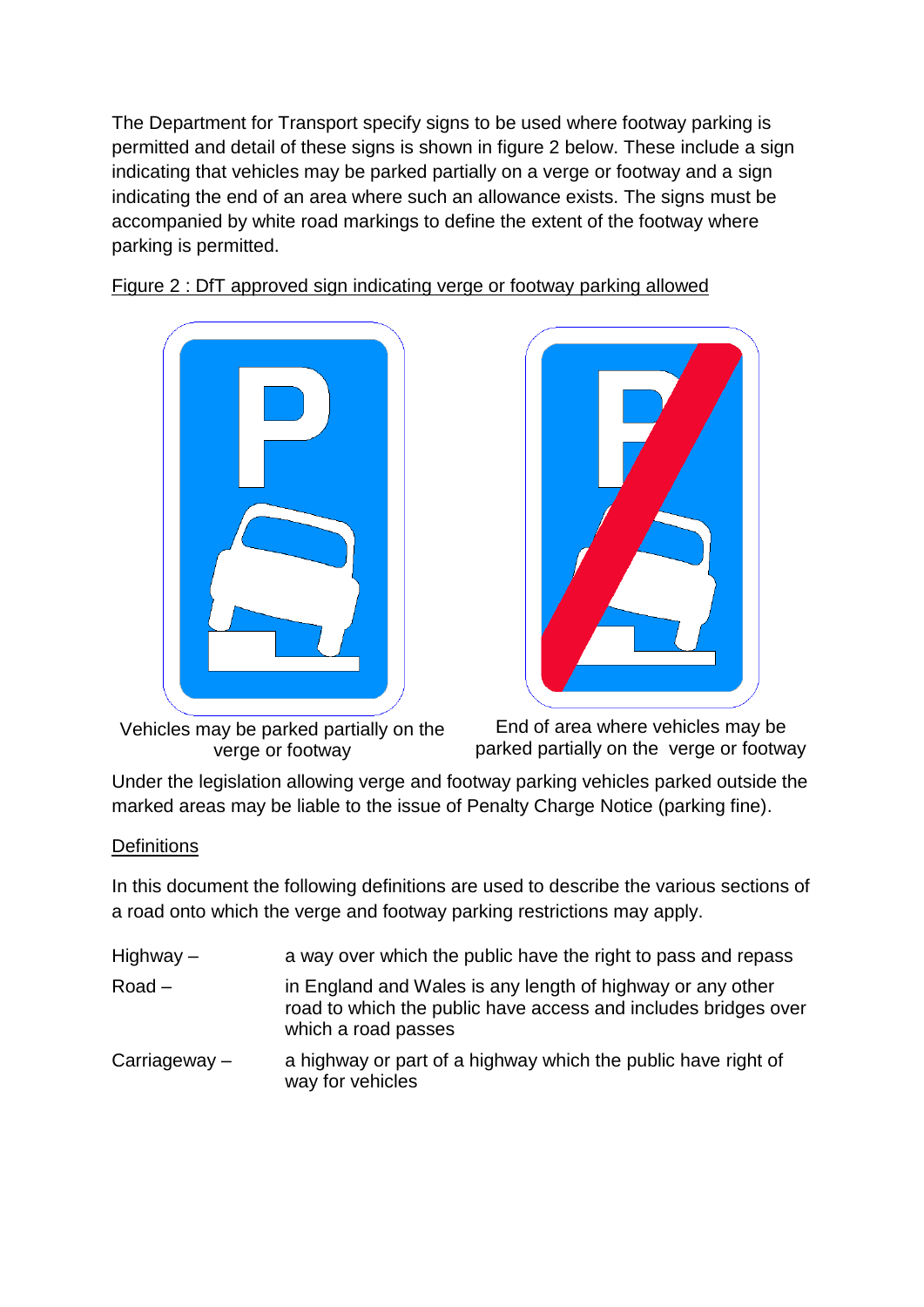- Footway part of a highway which also comprises a carriageway, over which the public have right of way on foot only
- $V$ erge  $a$ ny area of a highway :
	- a) where footways are provided which separates the footway from the carriageway; or
	- b) where no footway is provided the area between the carriageway and the highway boundary.
- Hardened verge any metalled surface creating a vehicular access onto a public highway and across a verge or footway

#### Figure 3 : Schematic showing sections of a road



#### Where can vehicles be parked?

The Highways Act 1980 says that a highway means the whole or part of a highway other than a ferry or waterway. This definition says nothing about the rights to use a highway, for which it is necessary to look at decisions of the common law Courts. From these decisions it emerges that a highway is a route which all persons, rich or poor, can use to pass and repass along as often and whenever they wish without let or hindrance and without charge.

The purpose of a highway is therefore to accommodate the movement of vehicles and pedestrians. It is not its primary function to be used as a place where vehicles may be parked, However, whilst it is recognised that highways are increasingly used as parking places, this should not be allowed to hinder its function of allowing users to pass and repass without hindrance.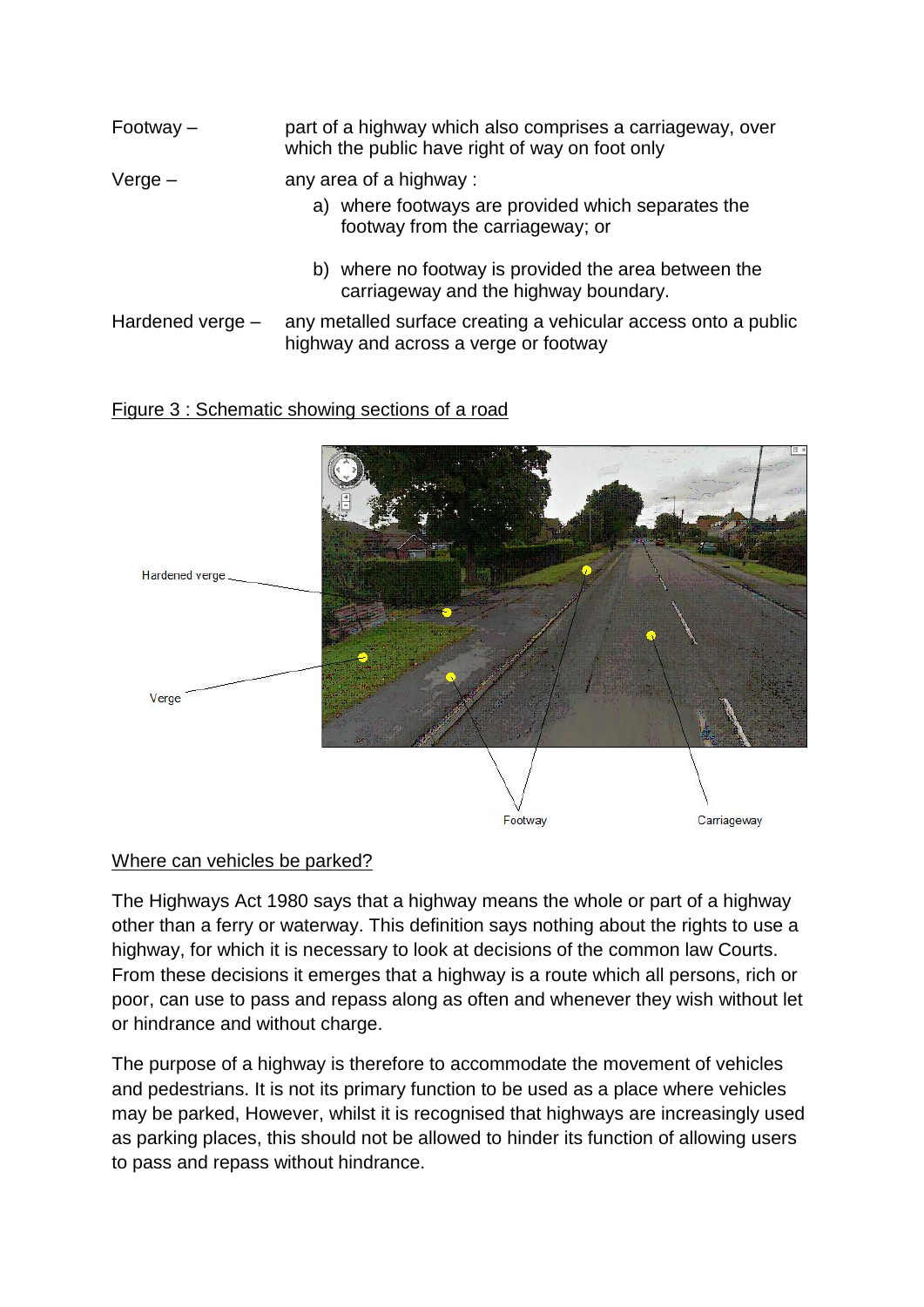The ETROs currently in place support the function of a highway by promoting parking away from footways. This is an area much used by motorists especially where the carriageway is narrow. In many streets motorists park partially on the footway in recognition of the need to allow other motorists to continue to use the carriageway without hindrance but this is only achieved by hindering pedestrians on their journeys along the footway.

# **A motorist is therefore required to park their vehicle totally off the footway and in such a position on the carriageway so as not to obstruct the free flow of other motorists.**

The standard width of a parking place is 2.4 metres and it is considered that double this (4.8 metres) is the minimum width of a carriageway capable of accommodating a parked vehicle without such parking presenting an obstruction to other traffic.

Many roads are narrow and Appendix 1 lists section of certain streets in the three areas where road width is less than 4.8 metres. In these roads it is impossible to accommodate parking without causing obstruction to either the footways or carriageway. As a consequence consideration may be given at these locations to a number of options :

- introduce formal restrictions prohibiting parking to both sides of the carriageway (yellow line restrictions);
- permit footway parking by introducing a legal Order allowing such parking;
- alterations to the form of the highway to create a wider carriageway usually through removal of verge areas or footway narrowing or by changing the highway to a shared surface.

Each option has a financial consequence with the first two being the cheaper to introduce and therefore the more likely to be able to be provided.

#### Driveway parking

Many residents view the hardened verge extending from their private driveway as a continuation of their property and consequently use this area as if it were part of this.

In the majority of cases parking on a hardened verge does not pose an obstruction to the free passage of pedestrians along the footway. In recognition of this action is not taken to enforce the verge parking restrictions when a parked vehicle is totally located off the both the footway and verge.

The following examples indicate situations where parking on the hardened verge is acceptable and where it is not. Where not acceptable the owner of the vehicle is liable to receive a parking fine.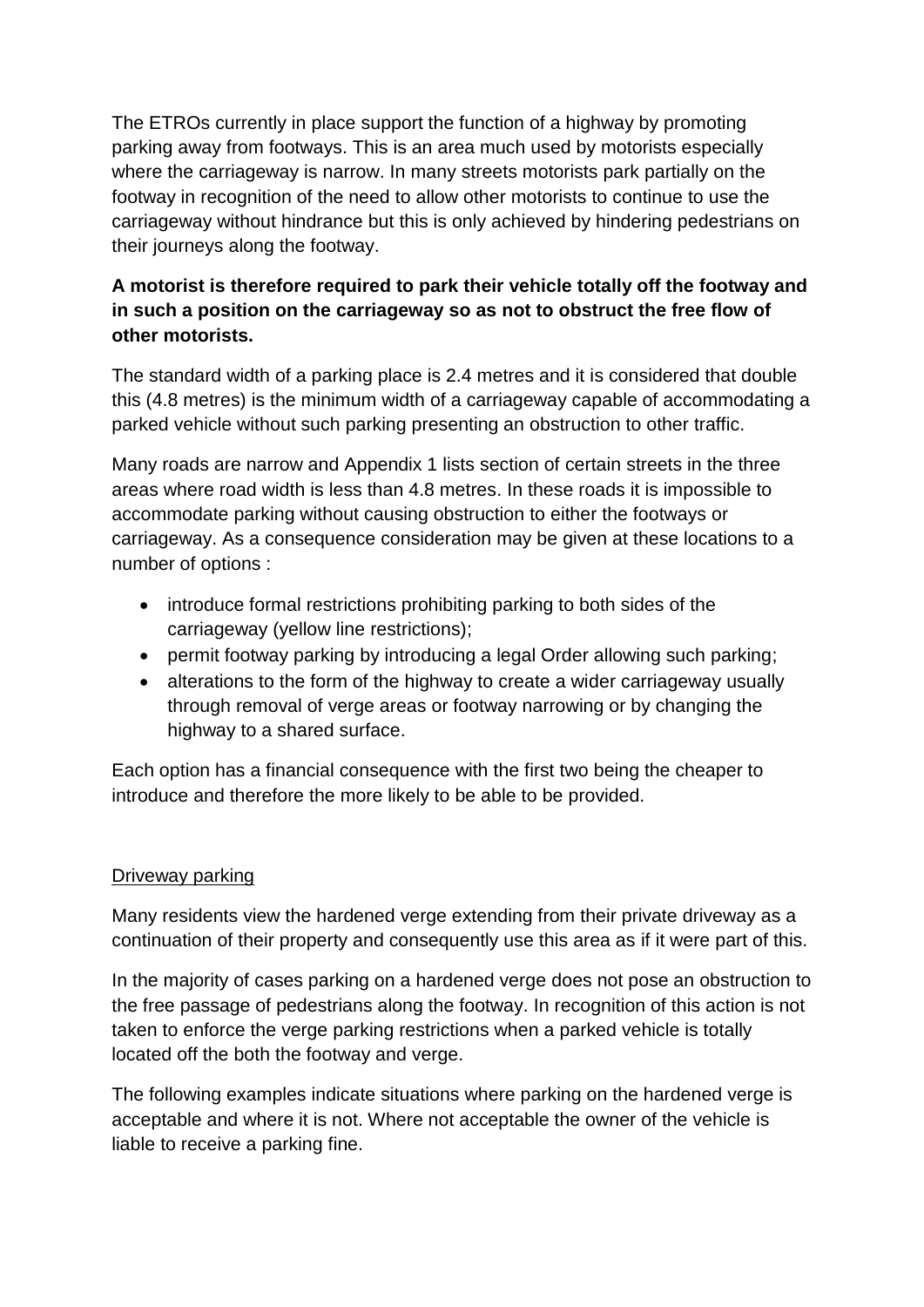#### Verge adjacent to private properties



private driveway private garden verge footway carriageway

#### Example A

# **ACCEPTABLE**

With a vehicle parked fully within the private property no obstruction is caused to other vehicles or users of the footway.

Example B

# **ACCEPTABLE**

The vehicle may be parked on the hardened verge (the extension of the private driveway) and, as long as no part of the vehicle extends over the footway, no obstruction will be caused to pedestrians.



#### Example C

## **NOT ACCEPTABLE**

By parking on the hardened verge but extending into the footway an obstruction exists to footway users. Pedestrians may be forced to walk onto the carriageway to pass the obstruction.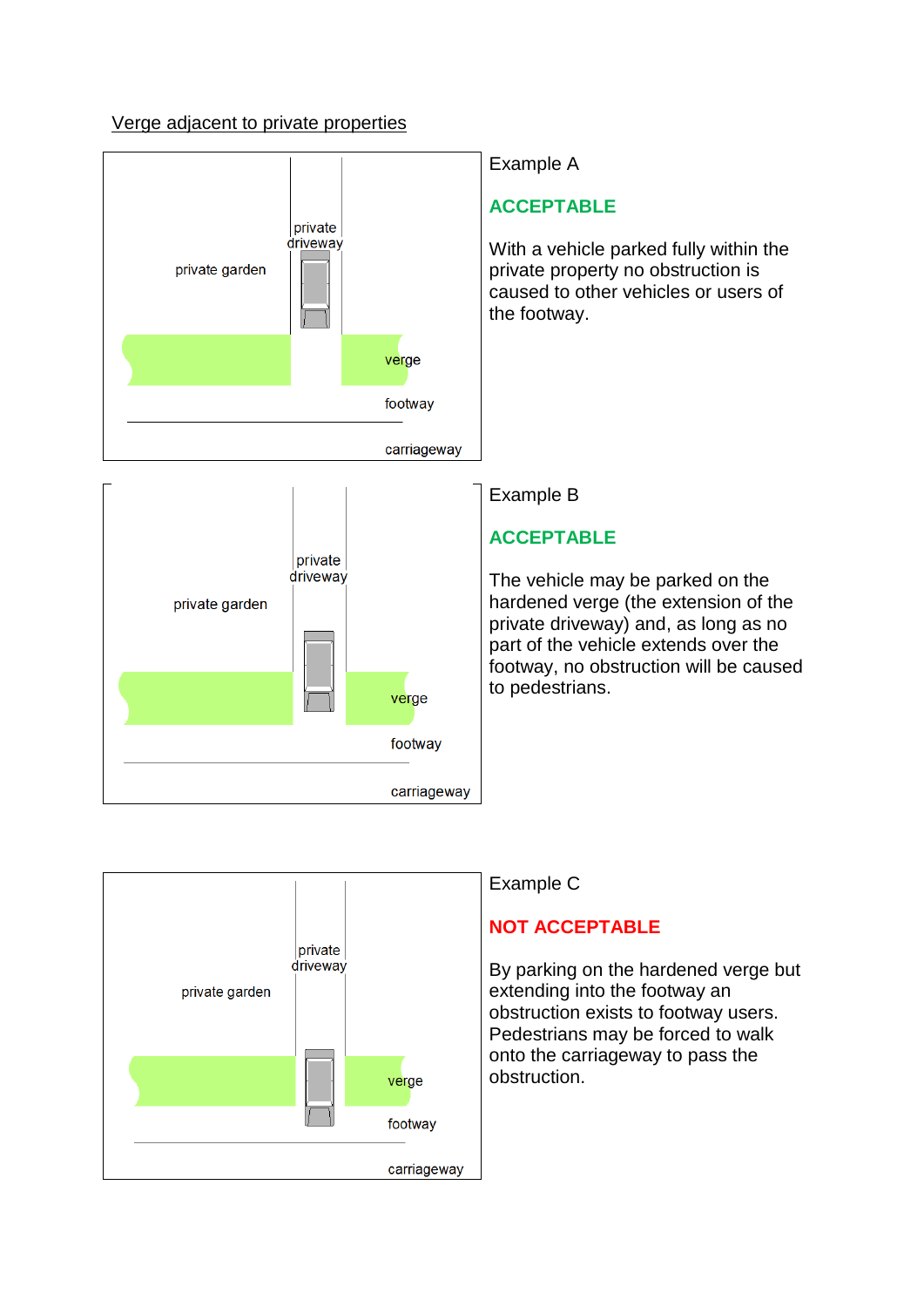#### Verge adjacent to carriageway





## **NOT ACCEPTABLE**

By parking on the hardened verge but extending into the footway an obstruction exists to footway users. Pedestrians may be forced onto the verge which may not be in a fit state to be walked on.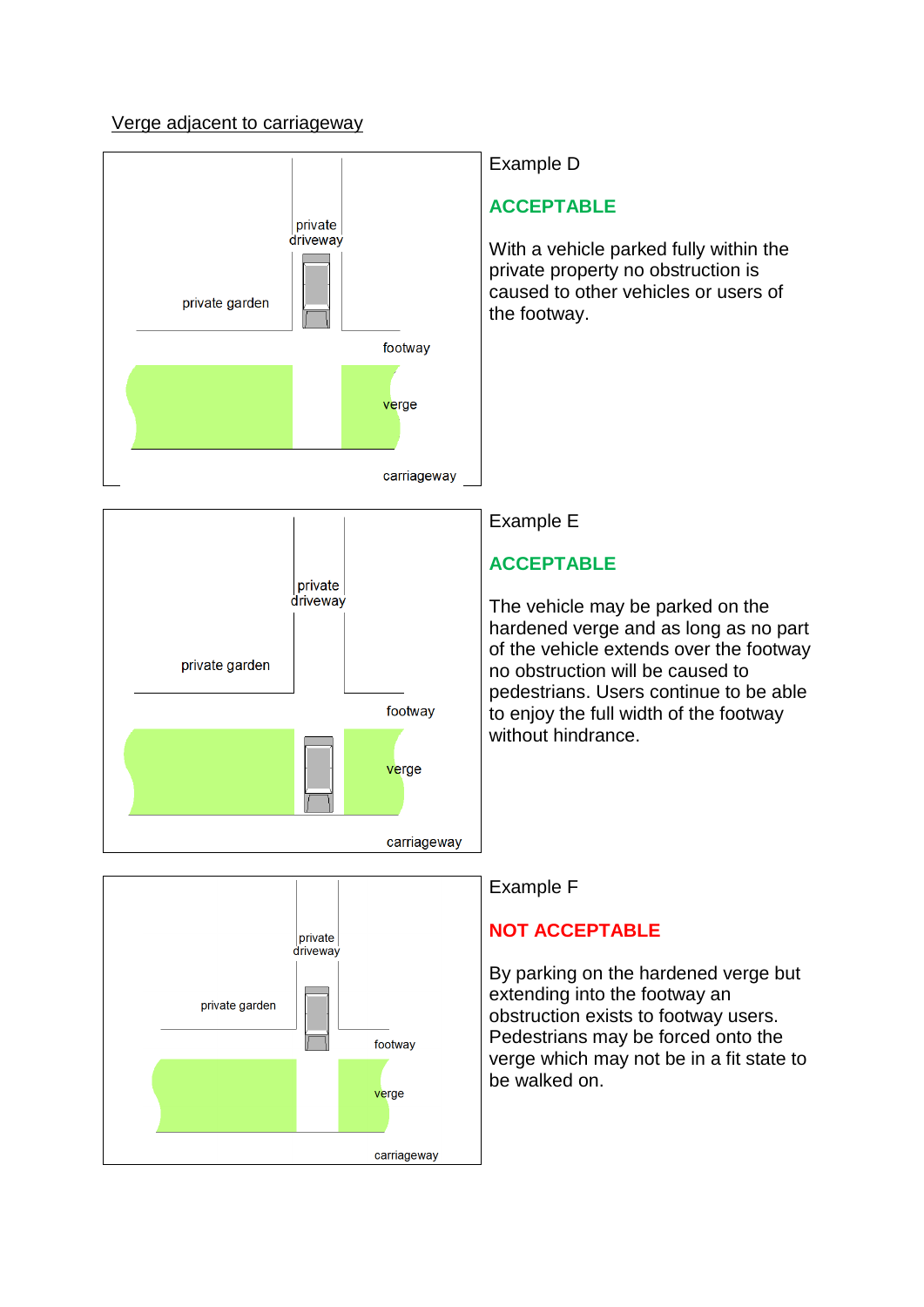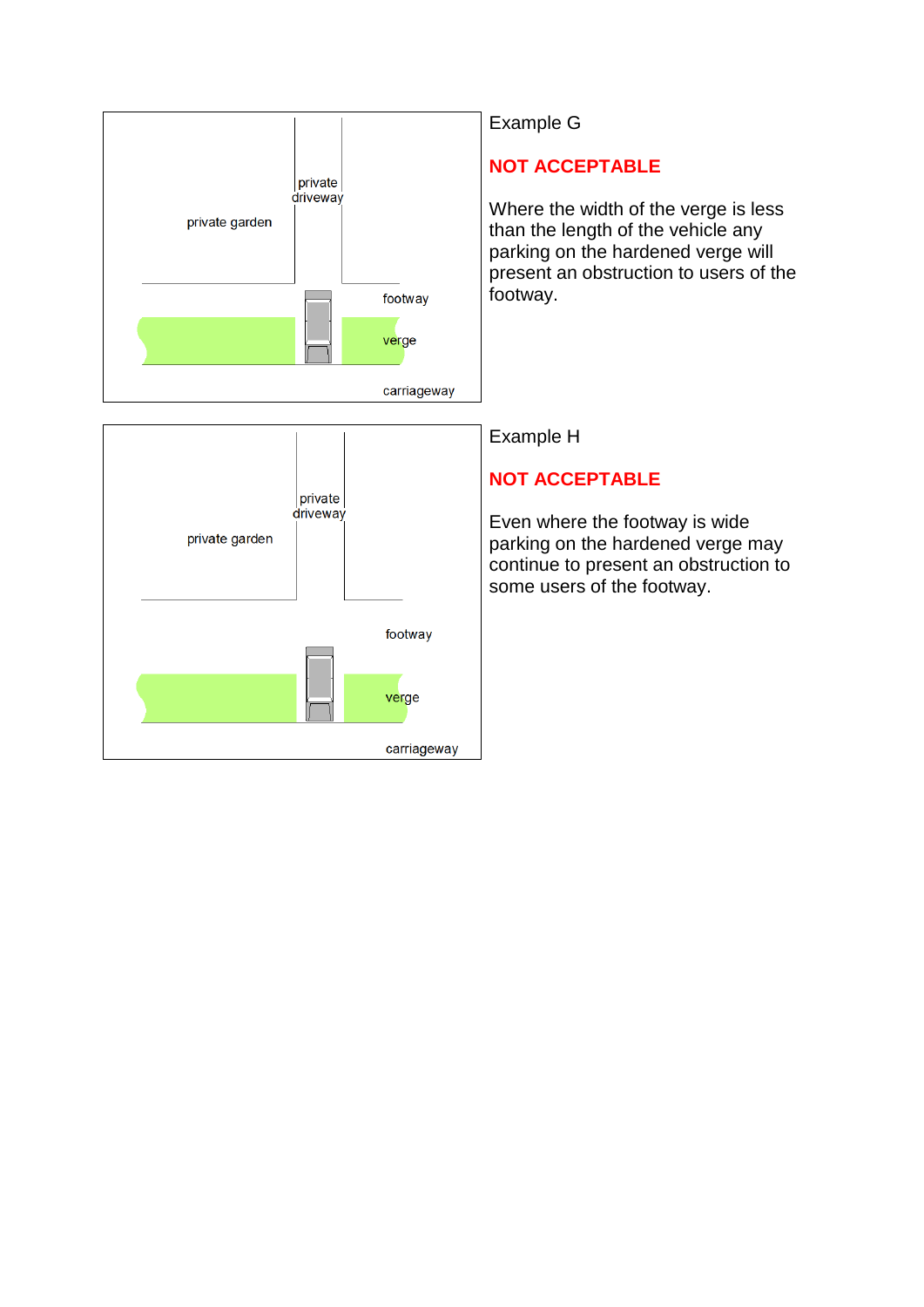Narrow streets :

| <b>Town of Immingham</b>                                                    |                                                               |  |  |
|-----------------------------------------------------------------------------|---------------------------------------------------------------|--|--|
| <b>Street</b>                                                               | <b>Section</b>                                                |  |  |
| <b>Chilton Close</b>                                                        | the whole length                                              |  |  |
| <b>Clyfton Crescent service</b><br>loop fronting 21 to 33 (odd<br>numbered) | the whole length                                              |  |  |
| <b>Craik Hill Avenue</b>                                                    | the whole length                                              |  |  |
| <b>Helen Crescent</b>                                                       | the whole length                                              |  |  |
| <b>Highfield Avenue</b>                                                     | from Pelham Road to Lindum Avenue                             |  |  |
| <b>Mayflower Avenue</b>                                                     | the whole length                                              |  |  |
| <b>Mill Lane</b>                                                            | the whole length                                              |  |  |
| <b>Princess Street service</b><br>loop fronting 14 to 34<br>(even numbered) | the whole length                                              |  |  |
| <b>Robert Close</b>                                                         | the whole length                                              |  |  |
| Roundway                                                                    | the whole length                                              |  |  |
| Sonia Crest                                                                 | the whole length                                              |  |  |
| <b>Thornton Place</b>                                                       | from outside 6 Thornton Place to outside 44 Thornton<br>Place |  |  |
| Valda Vale                                                                  | the whole length                                              |  |  |
| Winslow Drive service loop<br>fronting 16 to 32 (even<br>numbered)          | the whole length                                              |  |  |
| <b>Worsley Close</b>                                                        | the whole length                                              |  |  |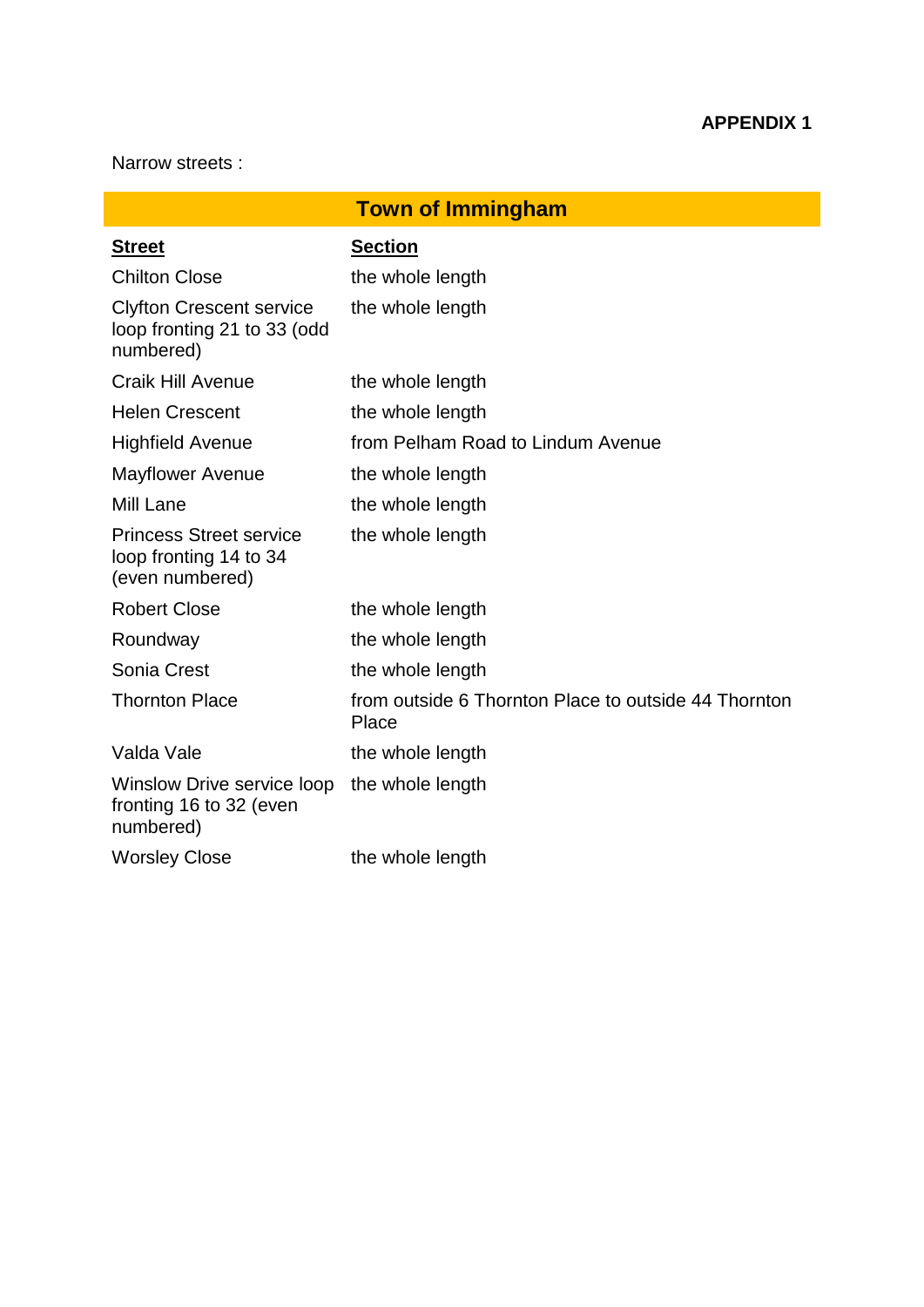# **Parish of New Waltham**

| <b>Street</b>                                                                 | <b>Section</b>                                                               |
|-------------------------------------------------------------------------------|------------------------------------------------------------------------------|
| Anningson Lane                                                                | the whole length                                                             |
| <b>Baron Avenue</b>                                                           | the whole length                                                             |
| Charles Avenue service<br>loop road fronting houses<br>9 to 27 (odd numbered) | the whole length                                                             |
| <b>Countess Close</b>                                                         | the whole length                                                             |
| <b>Crofters Grove</b>                                                         | from outside 60 Rutland Drive to the northern extremity<br>of the cul-de-sac |
| Deaton Lane                                                                   | the whole length                                                             |
| Earl Avenue                                                                   | the whole length                                                             |
| Holme Avenue                                                                  | from Peaks Avenue to outside 8 Holme Avenue                                  |
| Holme Avenue                                                                  | from outside 10 Holme Avenue to outside 20 Holme<br>Avenue                   |
| Holme Avenue                                                                  | from outside 29 Holme Avenue to the northern<br>extremity of the cul-de-sac  |
| Un-named access road<br>connecting Station Road<br>and Louth Road at Toll Bar | the whole length                                                             |
| Weelsby View                                                                  | the whole length                                                             |